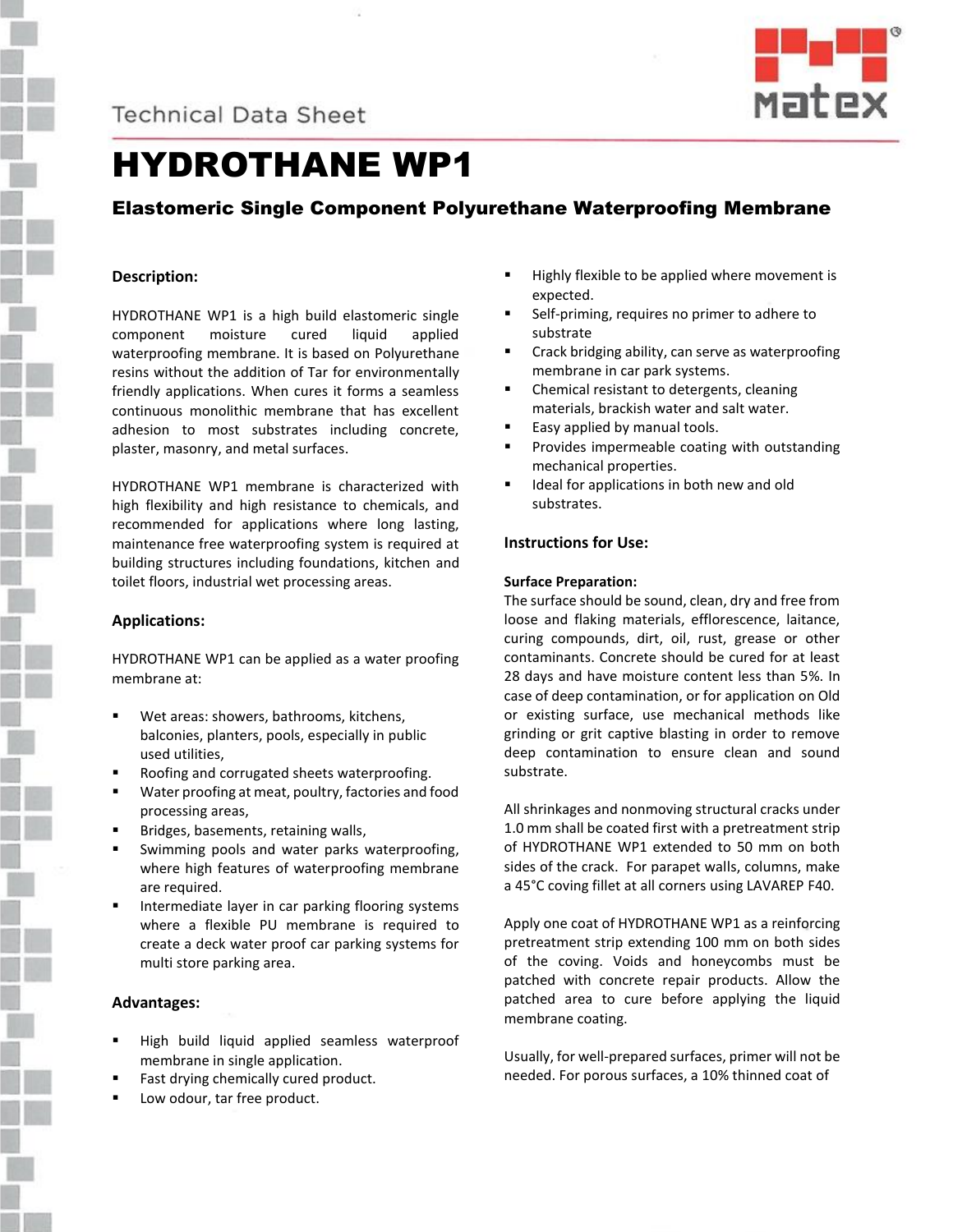## HYDROTHANE WP1

HYDROTHANE WP1 with ARMOSOLVENT can be applied to serve a primer.

All metal surfaces to be treated with sand blasting or mechanical preparation method to reach bright steel condition, apply the product directly to prevent steel reaction with air moisture and formation of corrosion.

For expansion joints, treat the expansion joint with MEGASEAL PU1. When the sealant is cured, a layer strip of HYDROTHANE WP1, 200 mm wide should be applied centered over all sealed joints. While the membrane is still wet, cover with a correct cut strip of fiber mesh, then apply another coat of HYDROTHANE WP1 until it is fully covered. Allow the applied strip to cure before applying further coats of the waterproofing membrane.

#### **Mixing:**

HYDROTHANE WP1 is a single component product, shake the drum well to mix any settled material or, mix the contents with a slow speed mixer to ensure full mixing.

#### **Application**:

HYDROTHANE WP1 can be applied by brush, roller or airless spray. It is recommended to apply two coats to ensure an effective watertight system. Subsequent layers could only be done only after the first layer has been cured. Apply the first coat to the surface in a spread rate of 0.5 Ltr. per square meter per coat. The second coat must be applied once the first coat is completely dry with same rate of application preferably in 90 degree application.

In below ground structures, wet areas and roofs, the minimum recommended thickness should not be less than 1.0mm. Ensure that the material is not applied at excessive film thicknesses in single layer as this might may create bubbles.

Do not leave HYDROTHANE WP1 membrane exposed for elongated periods, as mechanical damages might occur to the monolithic membrane. Apply protection sheets to ensure proper coverage. HYDROTHANE WP1 membrane must be cured for a minimum of 24 hours before placing protection.

If the product to be totally exposed to sun and atmosphere, apply ARMOFLOOR UVR or ARMOGUARD UV protective layer on top of the membrane after curing. While applying the product in wet areas.

it is recommended to pay extra attention to penetrations. An additional strip of product to be applied around penetrations such as pipes and conduits to ensure proper sealing and waterproofing features HYDROTHANE WP1 can receive further toppings once it is fully cured.

For tile flooring it is recommended to provide a good mechanical grip key with the membrane, by spreading the final wet coat of HYDROTHANE WP1 with silica sand. If utilized as a membrane in car park waterproofing systems, it can be applied as a monolithic water proofing membrane. Broadcasting QUARTZ to the membrane will enhance the mechanical grip of subsequent layers of Polyurethane coatings, but the ratio of flexibility will reduce.

## **Standards:**

HYDROTHANE WP1 conforms to:

ASTM D2240, ASTM C836, ASTM D412, ASTM D624

#### **Packaging:**

HYDROTHANE WP1 is available in 15 liter pails.

#### **Storage:**

Store in original packing in dry conditions away from direct sunlight and high humidity levels.

#### **Coverage:**

HYDROTHANE WP1 pail achieves coverage of 12.5 sq. meter @ 1.0 mm dry film thickness.

#### **Shelf Life:**

HYDROTHANE WP1 can be utilized within 12 months of production date if stored in proper conditions in unopened original packing.